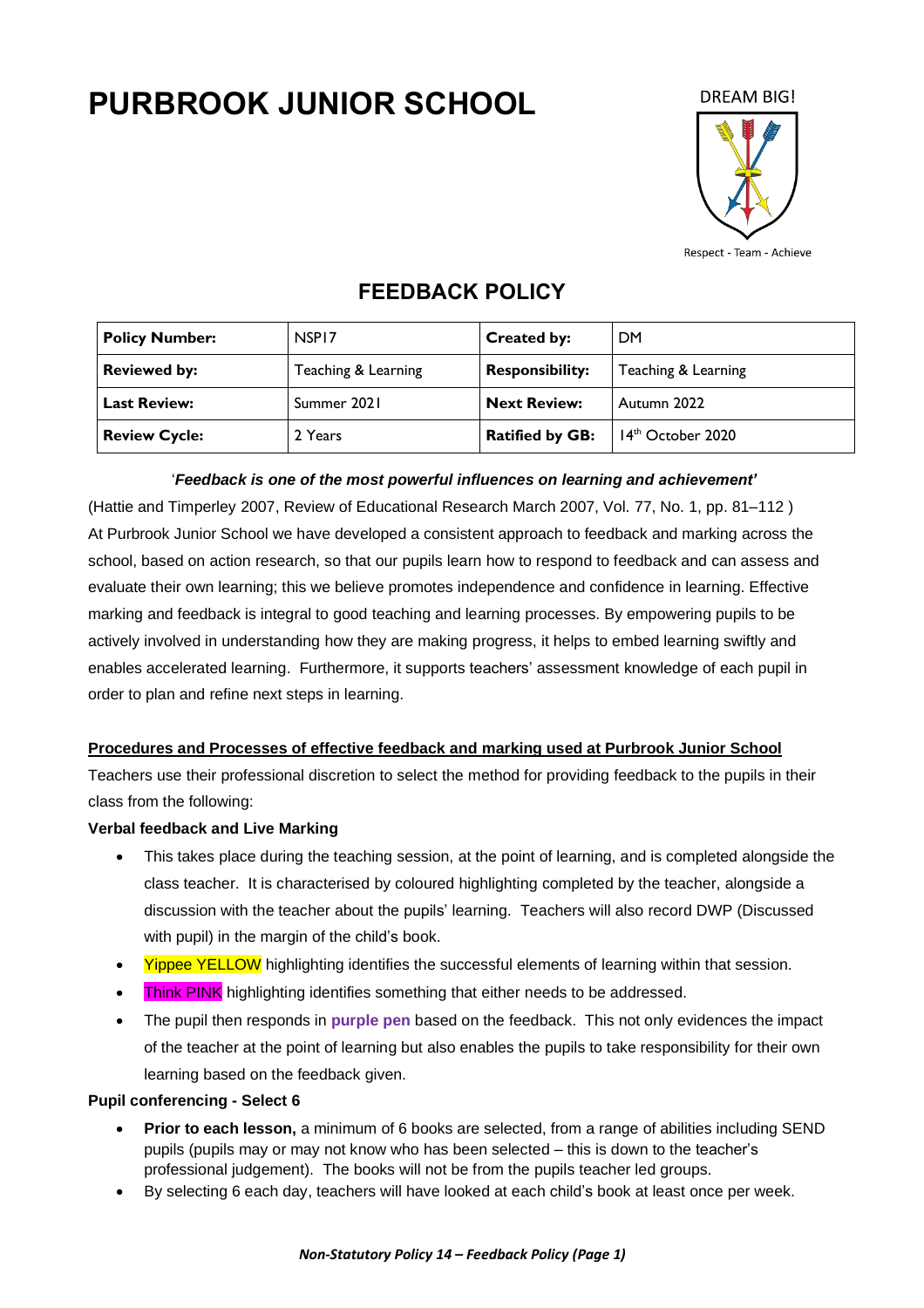- **After the lesson**, positive affirmation is recorded for each of the six pupils, linked to the *learning* and provide the child with a target linked to the *learning*.
- **At the start of the next lesson**, anonymised feedback is provided to the class based on the findings of the Select 6 pupils. A whole class feedback form may be used. Pupils then self-correct and evaluate their own work independently based on the findings of the six selected books. This could also be used for peer marking too. Pupils respond in **purple pen**.
- The 6 selected pupils then receive individual verbal and/or written feedback through pupil conferencing with the teacher. The pupil then responds in **purple pen.**
- Additional opportunities may be taken for teachers to pupil conference outside of the lesson times.
- Whenever pupil conferencing has taken place, this is recorded as PC (Pupil Conferencing) in the margin of the child's piece of work.

#### **Whole class feedback forms**

This is a whole class approach to marking where the teacher looks though the books and records on one sheet key points and observations about the pupil's learning for that lesson. In addition to this, it highlights some other issues e.g. specific spelling corrections etc.

Each pupil is given a copy of the feedback form and responds to the feedback in **purple pen.** A copy of the feedback from is glued in each book. Teachers may also choose to display the feedback form in the classroom or on a flipchart for pupils to evaluate their work – again using **purple pen.**

#### **List feedback**

This is an individualised, whole class approach to learning and aims to reduce teachers having to replicate the same message to pupils. Therefore, teachers have a list of pupils and record key information about the child's learning. The beauty of this is that teachers may choose to word process comments so you can copy and paste similar comments that are relevant to the child's learning and then edit so that they are personalised. e.g.

| Craig                                   | You have identified the specific nouns. Now generate some powerful and<br>appropriate adjectives to describe them.                                                                 |  |  |  |  |
|-----------------------------------------|------------------------------------------------------------------------------------------------------------------------------------------------------------------------------------|--|--|--|--|
| Donna                                   | Well done you have identified the nouns. Now think about being more specific e.g.                                                                                                  |  |  |  |  |
|                                         | the dog becomes Rottweiler                                                                                                                                                         |  |  |  |  |
| Caroline                                | Great you have used specific nouns. Can you think of two other specific adjectives                                                                                                 |  |  |  |  |
| to describe the Rottweiler? Record them |                                                                                                                                                                                    |  |  |  |  |
| Amy                                     | Great you have used specific nouns. If you wanted to make it seem frightening<br>which adjectives could you use from the list below? Can you think of any others<br>you could use? |  |  |  |  |
| <b>Becks</b>                            | Well done you have identified the nouns. Now think about being more specific e.g.<br>the dog becomes Rottweiler                                                                    |  |  |  |  |
| Sat                                     | Great you have used specific nouns. Can you think of two other specific adjectives<br>to describe the Rottweiler? Record them                                                      |  |  |  |  |
| <b>Vicki</b>                            | Great you have used specific nouns. If you wanted to make it seem frightening<br>which adjectives could you use?                                                                   |  |  |  |  |

- Each pupil receives their comment which is then glued in to their book. Pupils then respond to the teachers comments in **purple pen.**
- Please note that some teachers prefer to record comments by hand. This is recorded in **red ink.**

#### **Inclusion**

These guidelines will apply to the vast majority of children in our school. Occasionally a decision will be made, in liaison with our Inclusion Leader, to personalise feedback for a child who has specific learning needs which may also be addressed through appropriate interventions or specific equipment.

#### **Monitoring**

Feedback is monitored by the Senior Leadership Team and subject leaders on a regular basis through work scrutiny, lesson observations and pupil interviews and will be shared with the class teacher and at leadership meetings. This will ensure that the policy leads to good practise.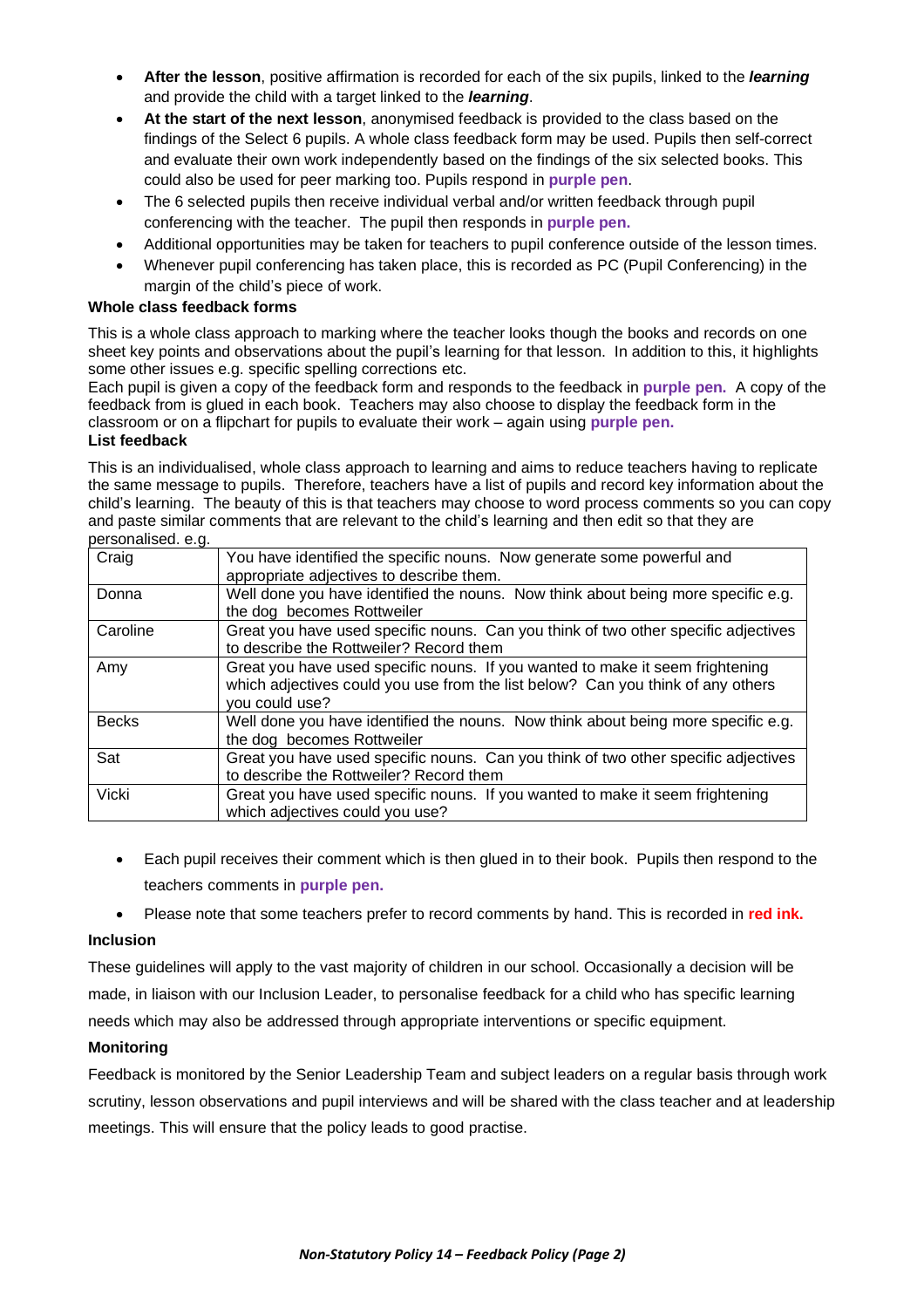#### **Consistency in written feedback**

Primarily these codes will be used at times when, but not exclusive to, providing feedback *not* alongside the pupil. These codes promote consistency, independence, highlight to children the need for accuracy and promote the need for self-editing.

At the beginning of each year and at appropriate points during the year, pupils will be reminded of the conventions teachers use when marking their work.

| P              | indicates missing punctuation – support may be given to support the child to identify what<br>punctuation is needed. E.g CL, FS, ?!""FS                                                                                                            |
|----------------|----------------------------------------------------------------------------------------------------------------------------------------------------------------------------------------------------------------------------------------------------|
|                | A new sentence is needed here or a new line e.g. the use of speech                                                                                                                                                                                 |
| $\prime\prime$ | A paragraph is required at this point                                                                                                                                                                                                              |
| <u>Sp</u>      | indicates a spelling error – support, where appropriate, may be given to support the child<br>with the correct spelling. Where children have significant identified spelling issues, teachers<br>should address the misspelt high frequency words. |
|                | indicates a tense issue -support, where appropriate, may be given to support the child with<br>the correct spelling                                                                                                                                |
| Gr             | Grammatical error - a word or group of words will be circled/underlined where there is a<br>grammatical error eg did/done, writ/wrote etc                                                                                                          |
| $\wedge$       | A circumflex will be inserted to indicate a missing word.                                                                                                                                                                                          |

When providing any form of written feedback teachers will model presentation/handwriting expectations.

Teachers will record comments in red ink and Learning Support Assistants record in green ink.

#### **Other codes**

When an adult has provided feedback to a child at the point of learning, the adult will record DWP

(Discussed With Pupil) in the margin.

When an adult has been allocated time to conference a child, the adult will record PC (Pupil Conference) in the margin.

#### **Procedures and Processes of effective feedback in maths**

- Feedback is generally given to pupils on an individual basis, either within the lesson or outside of lesson time.
- Teachers mark using red pen. Questions are used to develop mathematical thinking and /or reinforce learning. When appropriate, teachers provide scaffolds to address misconceptions and enhance learning.
- The pupil then responds in **purple ink** based on the feedback. This not only evidences the impact of the teacher at the point of learning but also enables the pupils to take responsibility for their own learning based on the feedback given.

#### **Feedback in subjects other than English and Maths**

Teachers use their professional discretion to select the method for providing feedback to the pupils in their class. Primarily, however, teachers use whole class feedback forms to provide feedback to the class and their learning in subjects other than English and maths

Each pupil is given a copy of the feedback form and responds to the feedback in **purple pen.** A copy of the feedback from is glued in each book. Teachers may also choose to display the feedback form in the classroom or on a flipchart for pupils to evaluate their work – again using **purple pen.**